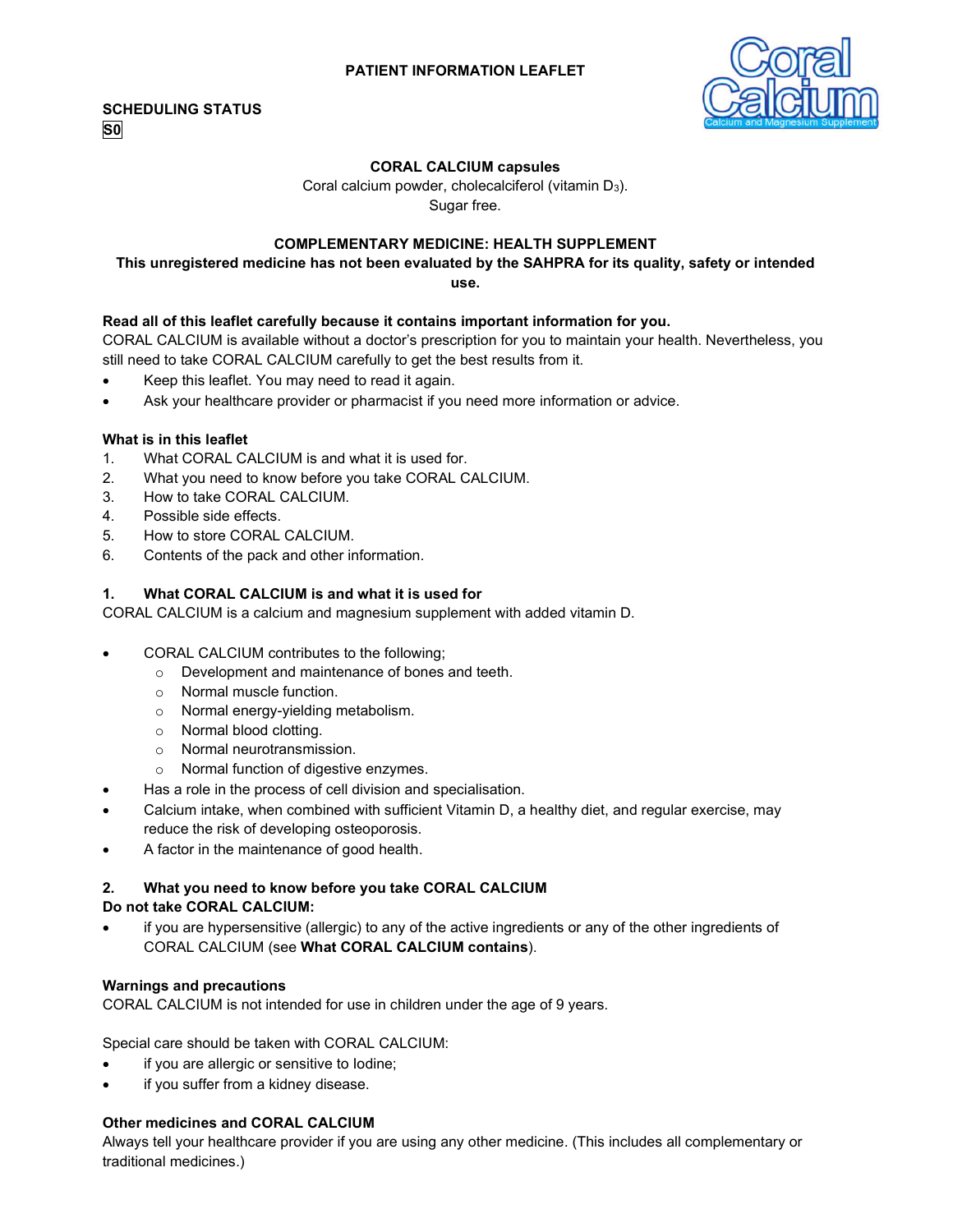Tell your doctor or pharmacist if you are currently using:

- Any medication metabolised in the liver;
- Any diuretic (medication to increase urine flow);
- Bisphosphonates (used to treat osteoporosis);
- Antiretroviral medication (used to treat HIV infections);
- Quinolone antibiotics (used to treat bacterial infections);
- Sotalol (used to treat and prevent abnormal heart rhythms);
- Tetracycline antibiotics (used to treat bacterial infections).

## **CORAL CALCIUM with food, drink and alcohol**

See section 3 (**How to take CORAL CALCIUM**).

## **Pregnancy, breastfeeding and fertility**

If you are pregnant or breastfeeding, think you may be pregnant or are planning to have a baby, please consult your doctor, pharmacist or other healthcare provider for advice before taking this medicine. Safety and efficacy of CORAL CALCIUM during pregnancy and breastfeeding have not been established.

## **Driving and using machines**

CORAL CALCIUM is unlikely to have an affect on your ability to drive a vehicle and use machines.

## **3. How to take CORAL CALCIUM**

Do not share your medicines with any other person.

Always take CORAL CALCIUM exactly as described in this leaflet, or as your doctor or pharmacist have told you. Check with your doctor or pharmacist if you are not sure.

The usual dose is:

*Adults and children from 9 years old*: Take 2 capsules daily, with a glass of water, or as prescribed by a healthcare provider. Capsules may be emptied.

If you have the impression that the effect of CORAL CALCIUM is too strong or too weak, tell your doctor or pharmacist.

Do not exceed the recommended dosage.

CORAL CALCIUM can be taken with or without food.

# **If you take more CORAL CALCIUM than you should**

Symptoms of an overdose can include but are not limited to azotemia (a condition that occurs when your kidneys have been damaged), anemia (lack of red blood cells in the body), weakness, fatigue, sleepiness, headache, loss of appetite, dry mouth, metallic taste, nausea, vomiting, abdominal cramps, constipation, diarrhoea, dizziness, ringing in the ears, trouble walking, skin eruptions, muscle pain, bone pain and irritability.

In the event of overdosage, consult your doctor or pharmacist. If neither is available, contact the nearest hospital or poison centre.

Take this leaflet and the rest of the remaining CORAL CALCIUM with you so the doctor will know what you or your child have taken.

# **4. Possible side effects**

CORAL CALCIUM can have side effects.

Not all side effects reported for CORAL CALCIUM are included in this leaflet. Should your general health worsen or if you experience any untoward effects while taking CORAL CALCIUM, please consult your healthcare provider for advice.

If any of the following happens, stop taking CORAL CALCIUM and tell your doctor immediately or go to the casualty department at your nearest hospital:

- swelling of your hands, feet, ankles, face, lips, mouth or throat, which may cause difficulty in swallowing or breathing;
- rash or itching;
- fainting.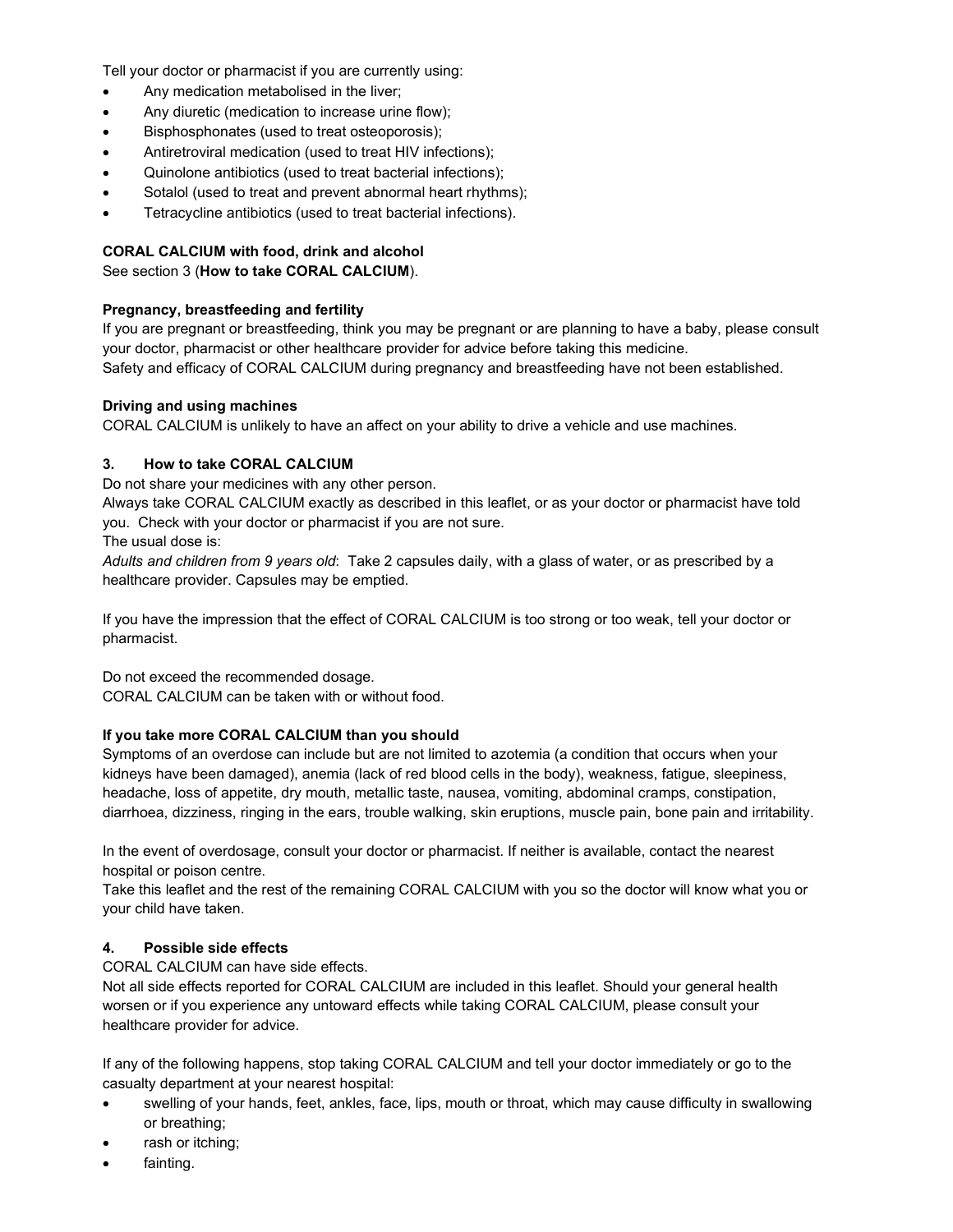These are all very serious side effects. If you have them, you may have had a serious allergic reaction to CORAL CALCIUM and may need urgent medical attention or hospitalisation.

Tell your doctor if you notice any of the following: *Side effects occurring with an unknown frequency:*

- belching (burping);
- flatulence;
- diarrhoea;
- stomach upset.

If you notice any side effects not mentioned in this leaflet, please inform your doctor or pharmacist.

## **Reporting of side effects**

If you get side effects, talk to your doctor or pharmacist. You can also report side effects to SAHPRA via the "**6.04 Adverse Drug Reactions Reporting Form**", found online **under SAHPRA's publications**: https://www.sahpra.org.za/Publications/Index/8. By reporting side effects, you can help provide more information on the safety of CORAL CALCIUM.

## **5. How to store CORAL CALCIUM**

- Store all medicines out of reach of children.
- Store at or below 25 °C.
- Keep the bottle tightly closed.
- Protect from moisture and light.
- Do not use after the expiry date stated on the carton or container.
- Return all unused medicine to your pharmacist.
- Do not dispose of unused medicine in drains and sewerage systems (e.g. toilets).

# **6. Contents of the pack and other information What CORAL CALCIUM contains**

Each capsule contains:

The active substances are:

| *The Sango Mineral Powder (SMP), Calcium:Magnesium is at the ratio of 2:1. |  |
|----------------------------------------------------------------------------|--|

The other ingredients are magnesium stearate (E572), silicon dioxide (E551) and talc (E553b).

## **What CORAL CALCIUM looks like and contents of the pack**

Transparent capsules, filled with a light beige powder. 90 capsules, packed in a round, white securitainer, packed in an outer carton.

# **Holder of Certificate of Registration**

Brunel Laboratoria (Pty) Ltd 1 Van Tonder Street Sunderland Ridge **Centurion** 0157 info@brunel.co.za

## **This leaflet was last revised in**

Will be allocated by SAHPRA upon registration.

## **Registration number**

Will be allocated by SAHPRA upon registration.